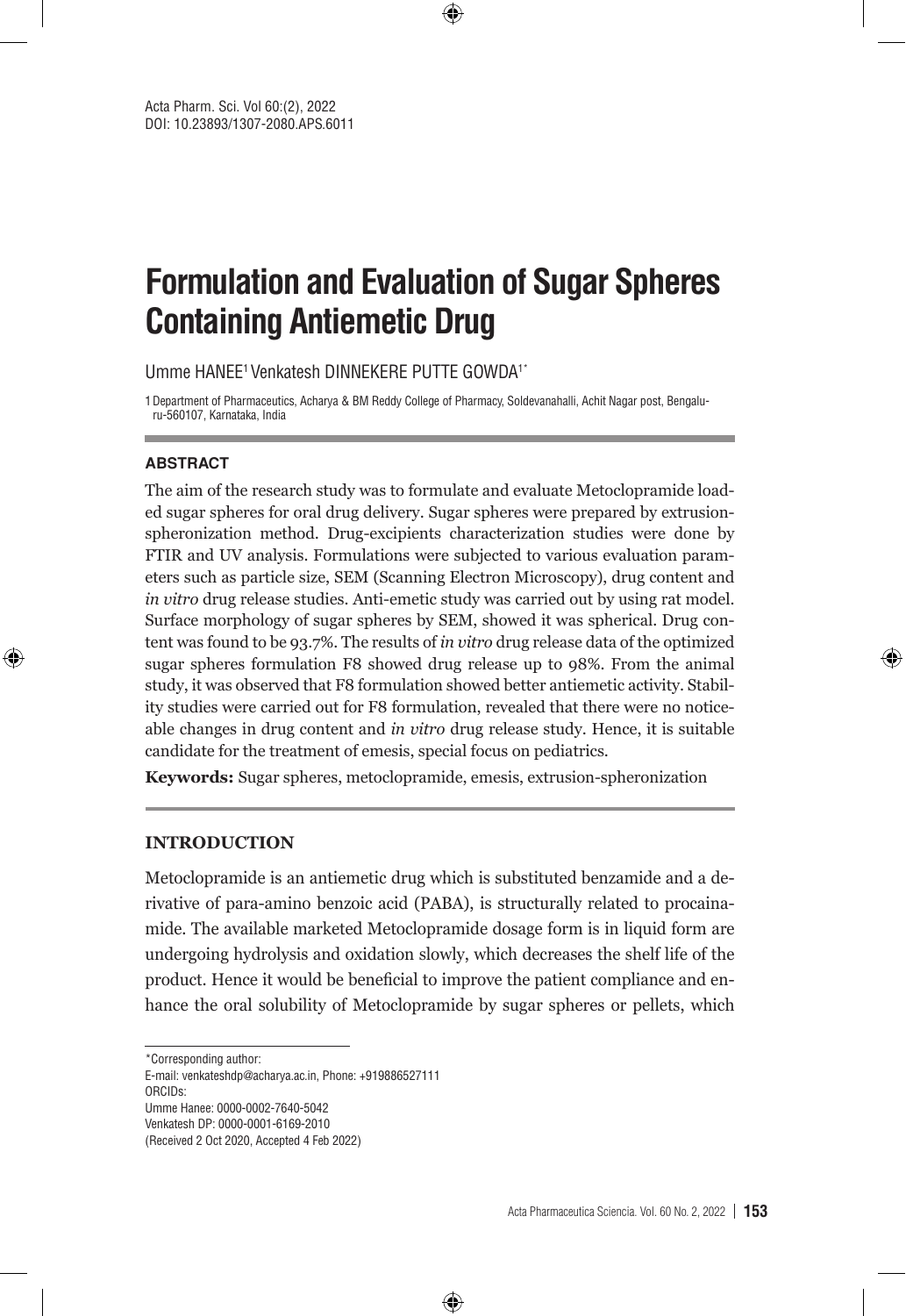would in turn lead to probable improvement in the bioavailability of the drug $13$ . Pellets are the aggregates of granules or fine powder mixture of drug and excipients; they are small spherical or semi spherical free flowing solid units ranging from 0.5 to 3 mm, which are usually used for oral administration. The pellets are usually compressed into tablets or filled into hard gelatin capsules, they are usually formulated as immediate release or sustained release dosage forms, and they can also be coated to target a particular site for its action<sup>4</sup>. Extrusion-Spheronization is a multistep process, the advantage of this method is to fabricate the spheres with high drug loading i.e.; up to 90%. This process involves the dry mixing of the drug and excipients to achieve a homogenous mixture, then followed by wet massing of the dry mixture, then it is granulated, extrusion of the wet mass is carried out where noodle like extrudates are obtained, then this mass is transferred into the spheronizer which produces the spherules, then these spherules are dried in dryer followed by screening is done to obtain a required particle size. This process is called as mass extrusion-spheronization<sup> $4, 5$ </sup>. Our present work is to formulate and evaluate sugar spheres containing antiemetic drug for paediatric administration as conventionally available formulation for pediatrics' are liquid dosage form. These formulations undergo oxidative and hydrolytic degradation. It has less bioavailability, as it undergoes first pass metabolism. Therefore, to overcome these problems mouth dissolving sugar spheres loaded with Metoclopramide was formulated. The main objective of the research work was to formulate and evaluate sugar spheres containing antiemetic drug for treatment of emesis <sup>6-8.</sup>

 $\bm \Theta$ 

#### **METHODOLOGY**

⊕

Metoclopramide were procured from All-well Pharmaceuticals Chandigarh India, β-Cyclodextrin and other excipients from CDH Bengaluru, India. Other solvents and chemicals are analytical grades.

⊕

#### **Preformulation study**

A preformulation study was useful to identify the Metoclopramide drug and studied the compatibility studies with the excipients. Preliminary solubility studies were carried out for known quantity of drug with different solvents. Melting point of drug was determined by using Thiele tube apparatus. Determination of  $\lambda_{\text{max}}$  was analyzed using UV spectrophotometer using phosphate buffer pH 6.8. Calibration curve was constructed using phosphate buffer pH 6.8, after suitable dilutions absorbance was taken using UV visible spectrophotometer at  $240$  nm<sup>9, 10</sup>.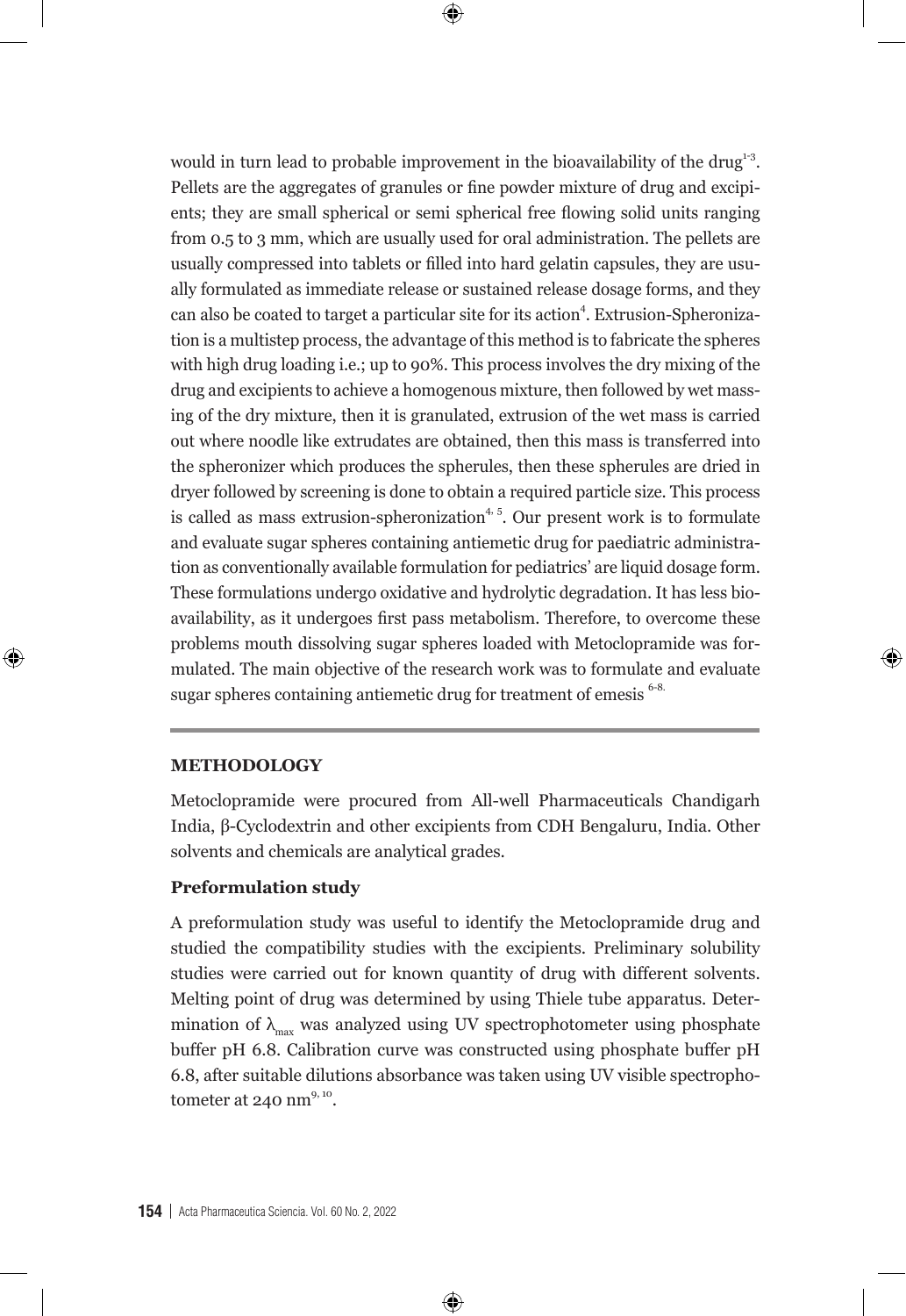#### **Drug-excipient Compatibility Studies (FTIR)**

Metoclopramide was placed in the sample port of FTIR; the spectrum of Metoclopramide was recorded. Compatibility studies were carried out to know the possible interactions between Metoclopramide and β- cyclodextrin, Drug: β-cyclodextrin complex with 1: 4 ratio was considered to know the interactions, based on high drug loading capacity $\mathbf{u}^{\mathbf{u}}$ .

 $\bigoplus$ 

### *Preparation of Metoclopramide complex with β-Cyclodextrin (β-CD) by Kneading Method*

Metoclopramide and β-cyclodextrin in molar ratios of 1:1, 1:2, 1:3 and 1:4 were taken in mortar and pestle, and then wetted with appropriate quantity of IPA to obtain a paste. All 1:1, 1:2, 1:3 and 1:4 molar ratios were then subjected to kneading by trituration for 30 min. After that it was dried at 50°C, crushed, sieved and stored at temperature of 25±2.0°C and relative humidity between 40-50% RH<sup>12-14</sup>.

#### **Preparation of Metoclopramide sugar spheres by Extrusion-Spheronization method**

⊕

Formulation chart was prepared by using drug-complex with different ratios of disintegrants & other excipients in F1-F9 formulations as shown in the Table 1. Extrusion-Spheronization are a multistage process for obtaining pellets with uniform size from wet mass using non-aqueous solvents. The method involves the following steps. The dry mixing of the drug and excipients, in order to achieve homogenous powder dispersions $15-18$ . The powder mixture was wet mixed with IPA as a solvent to form a sufficiently damp mass. In extrusion stage, the wet mass is converted into cylindrical segments with a uniform diameter of 3 mm at 50 rpm. In spheronization stage, the small cylinders are rolled into solid spheres (spheroids) at 500 rpm. The drying of the spheroids at 45°C in order to achieve the desired final moisture content. Screening (optional), to achieve the desired narrow size distribution  $19-23$ .

⊕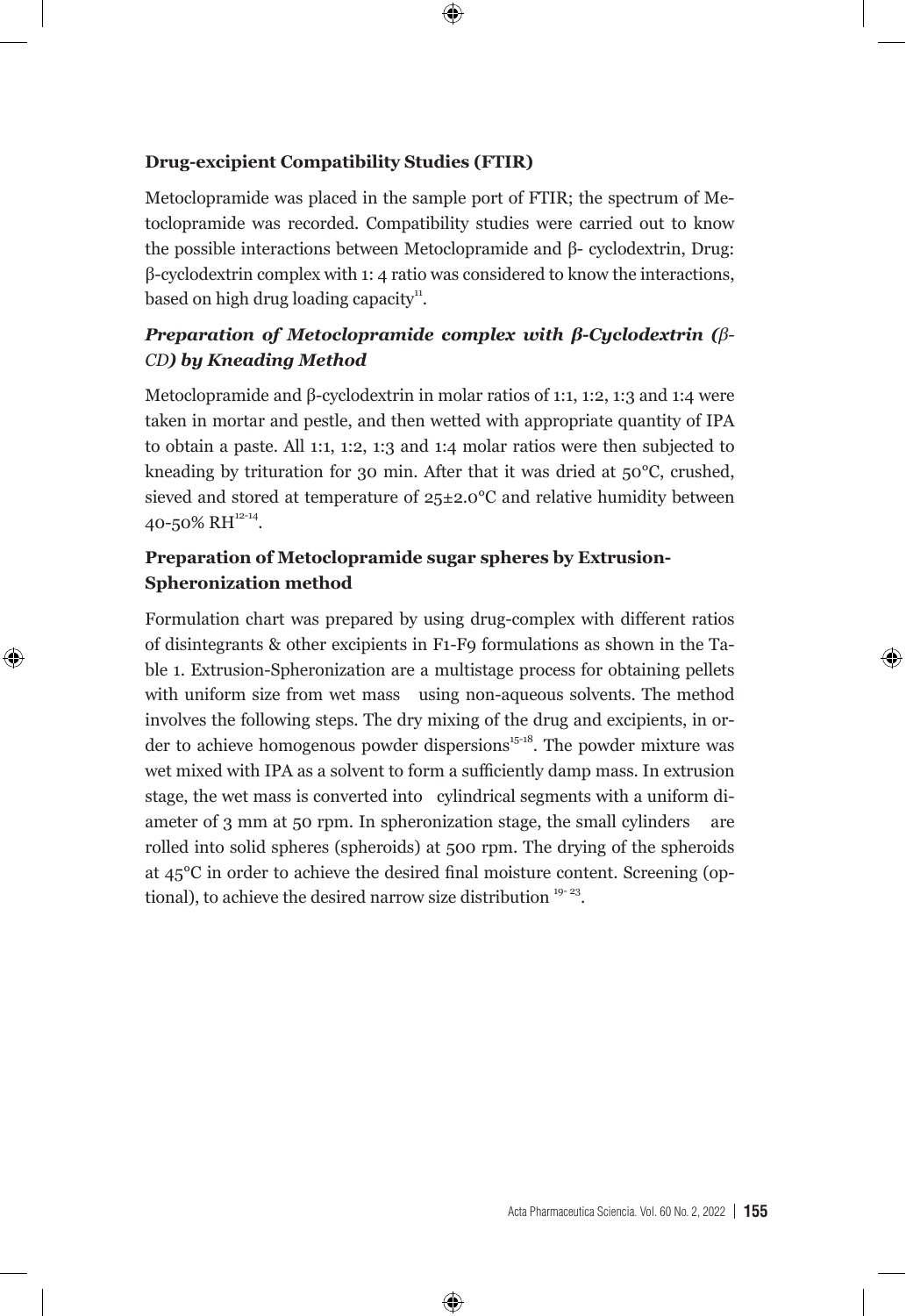| Ingredients                    | F1                           | F <sub>2</sub> | F3                           | F4                       | F <sub>5</sub>           | F <sub>6</sub> | F7             | F8             | F9             |
|--------------------------------|------------------------------|----------------|------------------------------|--------------------------|--------------------------|----------------|----------------|----------------|----------------|
| Drug complex (1:4) g           | 8.02                         | 8.02           | 8.02                         | 8.02                     | 8.02                     | 8.02           | 8.02           | 8.02           | 8.02           |
| Sucrose (g)                    | 58.98                        | 56.98          | 54.98                        | 52.98                    | 50.98                    | 55.98          | 52.98          | 49.98          | 46.98          |
| MCC <sub>(g)</sub>             | 30                           | 30             | 30                           | 30                       | 30                       | 30             | 30             | 30             | 30             |
| Sodium starch<br>glycolate (%) | $\mathbf 0$                  | $\overline{2}$ | 4                            | 6                        | 8                        |                |                |                |                |
| Cross carmellose<br>sodium (%) | $\qquad \qquad \blacksquare$ | $\overline{a}$ | $\qquad \qquad \blacksquare$ | $\overline{\phantom{m}}$ | $\overline{\phantom{a}}$ | 3              | 6              | 9              | 12             |
| Preservatives (%)              | 1                            | 1              | 1                            | 1                        | 1                        | 1              | $\mathbf{1}$   | 1              | 1              |
| Methyl cellulose (%)           | $\overline{2}$               | $\overline{2}$ | $\overline{2}$               | $\overline{2}$           | $\overline{2}$           | $\overline{2}$ | $\overline{2}$ | $\overline{2}$ | $\overline{2}$ |
| <b>IPA</b>                     | QS                           | QS             | QS                           | QS                       | QS                       | QS             | QS             | QS             | QS             |
| Flavor (Vanillin)              | QS                           | QS             | QS                           | QS                       | QS                       | QS             | QS             | QS             | QS             |
| Color                          | QS                           | QS             | QS                           | QS                       | QS                       | QS             | QS             | QS             | QS             |
| <b>Batch size</b>              | 100 <sub>g</sub>             |                |                              |                          |                          |                |                |                |                |

⊕

**Table1:** Formulation chart of Sugar spheres containing Metoclopramide

### **EVALUATION OF SUGAR SPHERES**

⊕

## **Physicochemical characteristics of pellets<sup>24</sup>:**

The porosity, compressibility and density of prepared pellets were defined by bulk density (BD), tapped density (TD) and porosity was determined by using digital density apparatus (Innovative XCN 77). In density apparatus about 10 g of pellets were added into a 100 mL calibrated measuring cylinder. The initial volume (bulk volume) is noted down. After 100 tapping further final volume were noted, the following equations were used for calculating the BD and TD. Then, flow properties were calculated by using Hausner's ratio formulas given below.  $t_{\text{bol}}$  in the following the BD and TD. Then, flow properties were used for calculating  $\frac{1}{2}$ 

⊕

Bulk Density =  $Weight\ of\ pellets/Bulk\ volume$ Tapped density = Weight of pellets/(Tapped volume)  $Porosity = Volume of \ voids/Total \ volume$  $Hausner's ratio = Bulk density/Tapped density$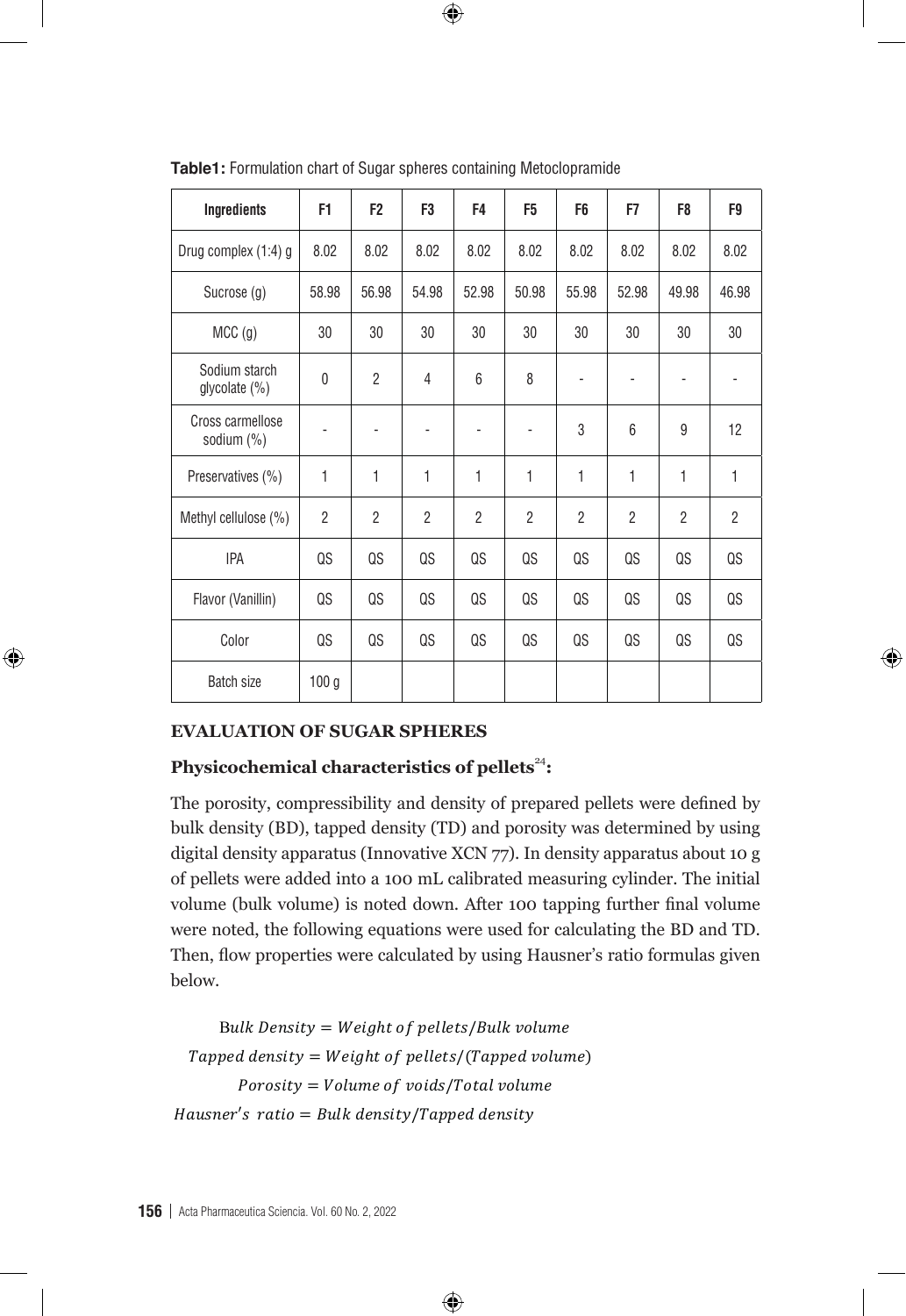#### Angle of repose<sup>24</sup>

The angle of repose was calculated using the fixed funnel method. The pellets, were measured exactly weight equivalent to 10 g, had been transferred to the funnel. The funnel height was set in such a way that the funnel tip reached the heap apex of the pellets. The pellet was allowed to flow through the funnel freely on to the surface. Finally, the diameter of pellets cone was measured. The angle of repose was calculated using following formula.  $t_{\rm F}$  through the surface function  $\frac{1}{2}$  on the diameter of periodic periodic periodic measured. The diameter of periodic cone was measured. The diameter of periodic measured. The diameter of periodic measured. The

 $\bm \Theta$ 

Angle of  $repose(\theta) = tan - \frac{ln}{r}$  $\mathbf{h}$  $t_{\text{total}}$  through the surface. Finally, the surface. Finally, the diameter of pellets cone was measured. The diameter of pellets cone was measured. The diameter of pellets cone was measured. The diameter of pellets cone w

 Where, *'h'* and *'r'* are height and radius of the pellet cone. Where, *'h'* and *'r'* are height and radius of the pellet cone.

### **Friability**

 $\bigoplus$ 

Electro lab, Mumbai India). Pre-weighed about 5 g pellets were placed in the plastic chamber, along with pellets around 10 g of glass pellets were added to increase the stress level pellets. It was then operated for 100 revolutions. Pellets were dropping from a distance of six inches with each revolution, after completion of desired cycles; pellets were removed from friabilator, dusted and % Friability of the pellets was performed by using USP Roche friabilator (FE2, friability was calculated by using formula **<sup>24</sup>**. using formula **<sup>24</sup>**. **Friability** g of glass performance the stress were added to increase the stress level performance then operated for  $100$  $\epsilon$  excludive  $\epsilon$  and  $\epsilon$  of six inches with each revolution  $\epsilon$  from a distance  $\epsilon$ 

% Friability = Initial weights of − Final weight of pellets/Initial Weight of pellets  $\times$  100

> *Particle size:* Particle size was determined by using sieve analysis using sieve shaker machine.

#### **Drug Content** <sup>24</sup> **Drug Content** <sup>24</sup>

to be completely disintegrated as no residue remains on  $\sigma$ 

About 10 g of pellets were crushed and powdered. Weighed accurately the quantity equivalent to 5 mg of drug and taken in 10 mL volumetric flask and volume was made up to the mark with phosphate buffer pH 6.8 and filtered through 0.45 µm Whatman filter paper and 1mL of this solution was taken and volume made up to 10 mL of phosphate buffer pH 6.8. The absorbance was measured drug content is calculated by using formula. at 240 nm using UV Spectrophotometer (Shimadzu 1800, Japan). Percentage

Disintegration test was performed using disintegration tester (USP) (Electrolab, ED 2L, India). About

 $Drug\ content = Concentration \times Dilution\ factor$ 

%Drug content = Drug content(mg)/Label Claim(mg)

to be completely discrete as no residue  $\mathbf \nabla$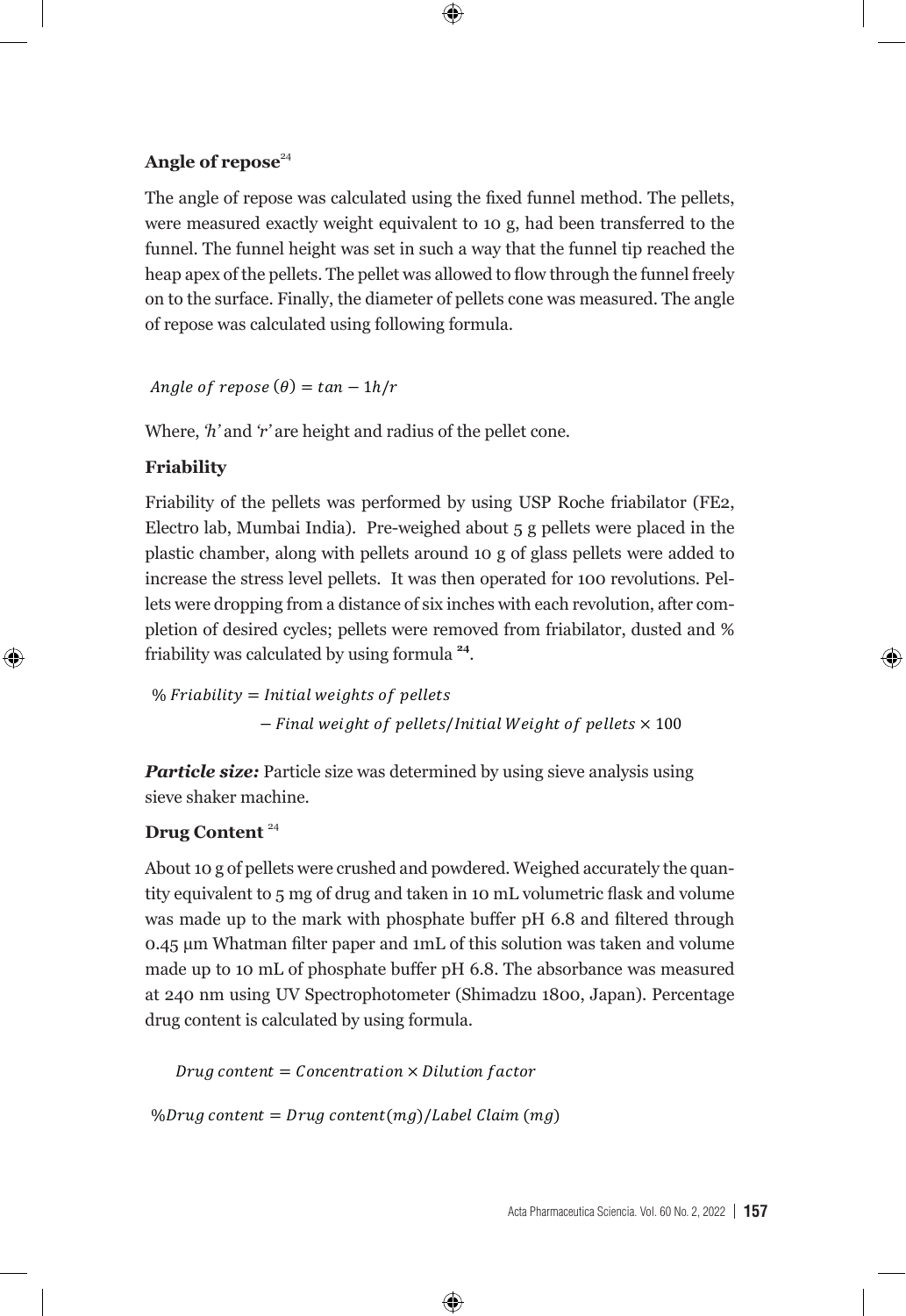#### *Disintegration test 25, 26, 27*

Disintegration test was performed using disintegration tester (USP) (Electrolab, ED 2L, India). About  $1 g$  of pellets were weighed and placed in all the 6 tubes and the disc was placed at the top, the beaker was filled with phosphate buffer pH 6.8 solution, the disintegration was carried out and the bath temperature was maintained at 37±2°C. Disintegration time was recorded. The pellets were considered to be completely disintegrated as no residue remains on the screen.

 $\bm \Theta$ 

#### **Scanning electron microscopy**

Scanning electron microscope, it produces images of samples by scanning it with focused beam of electrons. The electrons interact with atoms in the sample, producing various signals that can be detected and that contain information about the samples surface topography. SEM photographs were taken for the prepared sugar spheres using a scanning electron microscope (Carl Zeiss FESEM model number: ULTRA 55 USA), at room temperature. The photographs were observed for morphological characteristics. Photographs were taken at the magnifications of 22.00 X and 38.00  $X^{25}$ .

#### **In vitro drug release studies**

⊕

Dose equivalent to 5 mg of drug containing Metoclopramide pellets using USP 29 type I apparatus (Dissolution Tester EDT 08Lx, Electrolab, Mumbai, India) stirred at speed of 50 rpm in 900 mL of phosphate buffer pH 6.8 at  $37\pm0.5^{\circ}$ C. About 1 mL sample was withdrawn at predetermined time intervals and it was replaced with fresh dissolution media to maintain the sink condition. The withdrawn sample were filtered through 0.45 µm membrane filter and the volume was made up to 10 mL using volumetric flask and analyzed the absorbance periodically by using UV spectrophotometer (UV1700, Shimadzu, Japan) at 240 nm*<sup>25</sup>*.

⊕

#### **Antiemetic activity in rat model**

The experimental protocol for the antiemetic activity was approved by Institutional Animal Ethical Committee IAEC/ABMRCP/2019-2020/5. Antiemetic activity was carried out using 8 female rats as they are more sensitive compared to male rats. Each rat weighing between 200-250 g were selected. Animals were divided into 3 groups. Out of 3 groups, 3 animals in emetic group, 3 animals in antiemetic group and 2 animals in control group. Kaolin pellets and saccharine solution were placed on the stainless-steel grid cover of the cage for 6 days prior to 5-flurouracil to allow the rats to adopt to its presence. All the animals were given oral administration of physiological saline for 3 days (dosage 2 mL/ day) prior to administration of the 5-flurouracil. On  $4<sup>th</sup>$  and  $5<sup>th</sup>$  day, for Metoclopramide group, Metoclopramide solution (0.45 mg/kg body weight; dosage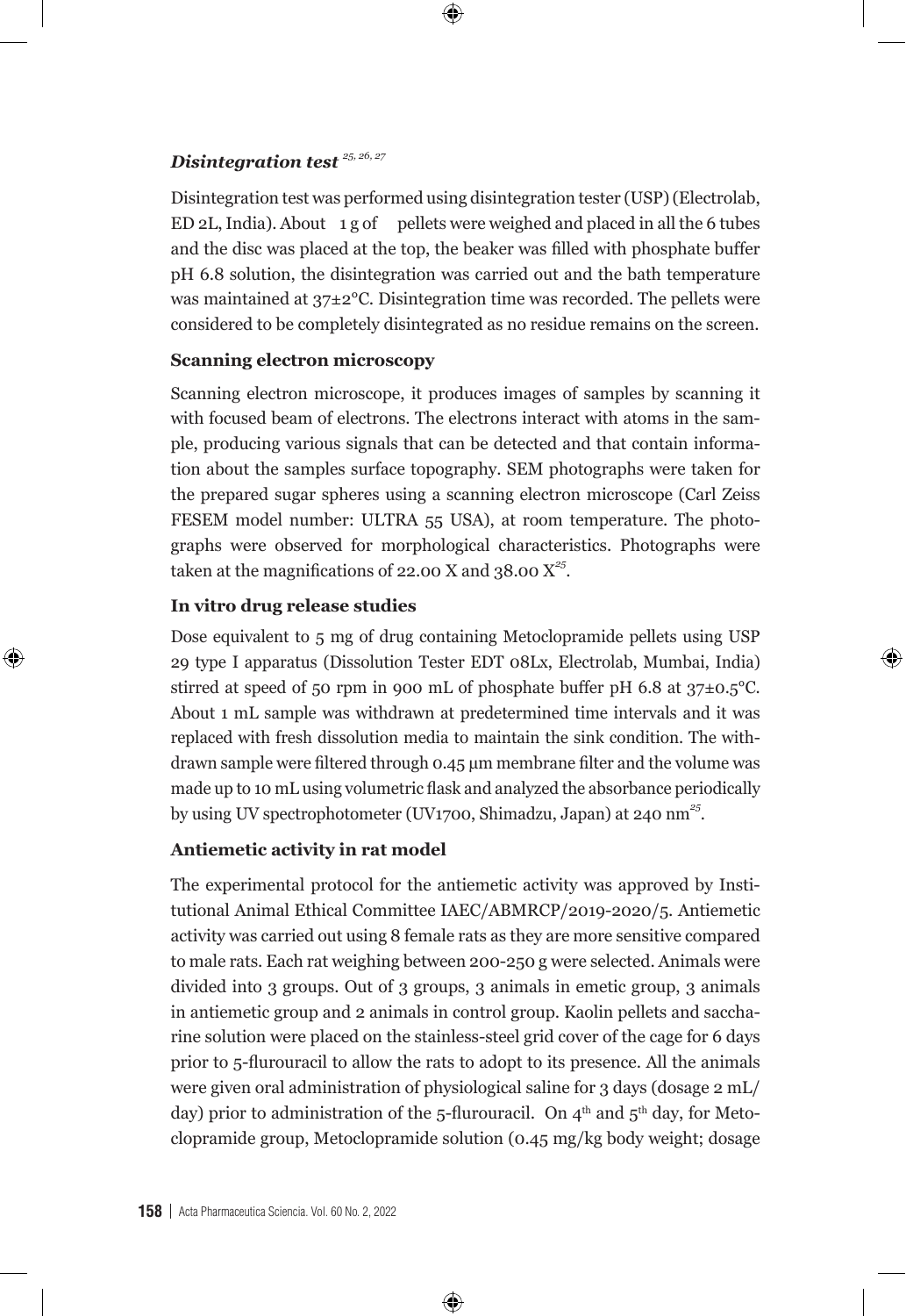0.5 mL/day), given through oral administration, whereas the other 2 groups continued to receive physiological saline. On the  $7<sup>th</sup>$  day, 5-flurouracil (0.2 mL) through oral route) was administered to all rats, except blank group. After 1 hour subsequent to the oral administration, Metoclopramide was administrated to emetic group. The kaolin, saccharin solution and normal feed containers were removed each day (at 10 am). The kaolin and normal feed were collected and weighed, and the weight of the bottle of saccharin was also being determined. The quantity of kaolin, normal feed and saccharin solution consumed during each 24 h period was determined by the weights with the initial weights*<sup>28</sup>*.

 $\bm \Theta$ 

The following formula was used to determine the ultimate weight value. Ultimate weight value (day n) = weight (day n) – weight (day n+1)

#### *Stability studies*

⊕

The optimized formulation was kept in the foil sachet and sealed tightly and kept in stability chamber (Thermo lab, scientific equipment's Ltd) maintained accelerated stability condition at temperature  $40\pm2\degree C$  /  $75\pm5\%$  RH for 6 months. At at the intervals of every 3 months, samples were analyzed for drug content, disintegration time and *in vitro* drug release studies<sup>24</sup>.

#### **RESULTS and DISCUSSION**

The preliminary solubility of Metoclopramide was found that, drug was soluble in ethanol, chloroform, benzene, 1 M HCl, sparingly soluble in methanol, DCM, DMSO, acetone, 0.5 N NaOH, Metaclopramide hydrochloride is freely soluble in Water and phosphate buffer pH 6.8<sup>9, 10,29</sup>. The melting point of Metoclopramide was determined by using Thiele tube method and was found to be in the range of 149-155°C, which complied with European pharmacopoeia standards, thus indicating purity of obtained Metoclopramide sample <sup>9, 10</sup>.

The position of peak in FTIR spectrum of pure Metoclopramide is compared with those in FTIR spectrum of Metoclopramide with β-cyclodextrin. The pure drug Metoclopramide peak at 686 cm-1 due to Cl bending, 3397 cm-1 due to N-H stretching, 1835 cm-1 due to C=O stretching, 1590 cm-1 due to C=C stretching, 2289 cm-1 due to CN stretching, 2763 cm-1 due to OCH stretching these are the characteristic peaks of Metoclopramide. It was observed that, there was drug characteristic peaks were observed as shown in the Figure 1a & Figure 1b, which proved that drug and β-cyclodextrin were compatible. The drug release profile for drug complex of all formulations 1:1-1:4 was found to be ranging between  $52.7\pm3.95$  to  $83.1\pm7.49$ %. The results were shown in Figure 2. It was found that the 1:4 ratios showed the better drug release compared to other formulations. Hence it was selected for the formulation of sugar spheres<sup>11, 30</sup>.

⊕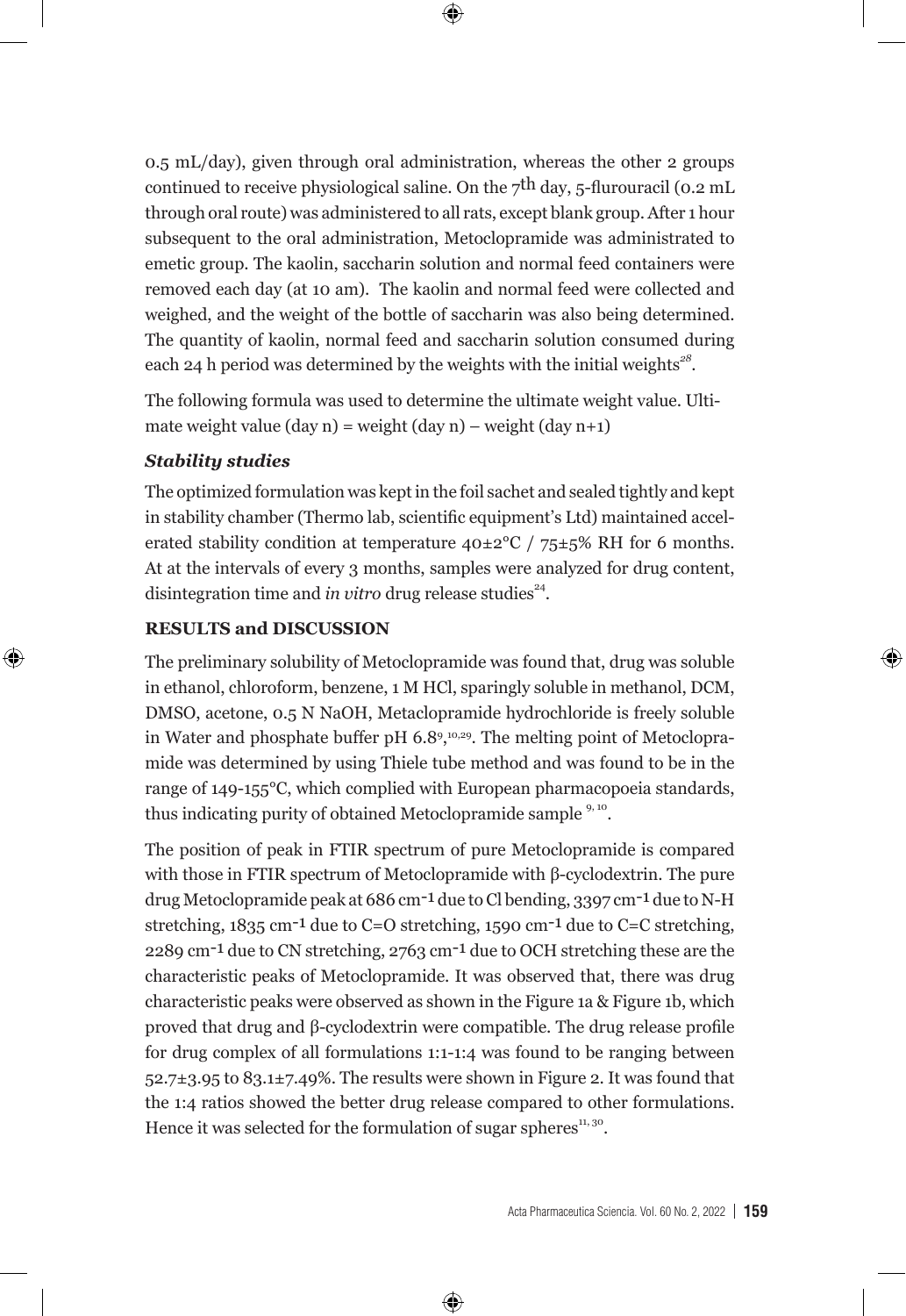

 $\bigoplus$ 



 $\bigoplus$ 



 $\bigoplus$ 



Figure 2. *In vitro* drug release profiles of Metoclopramide drug complex with β- Cyclodextrin (β-CD) by Kneading Method

 $\bigoplus$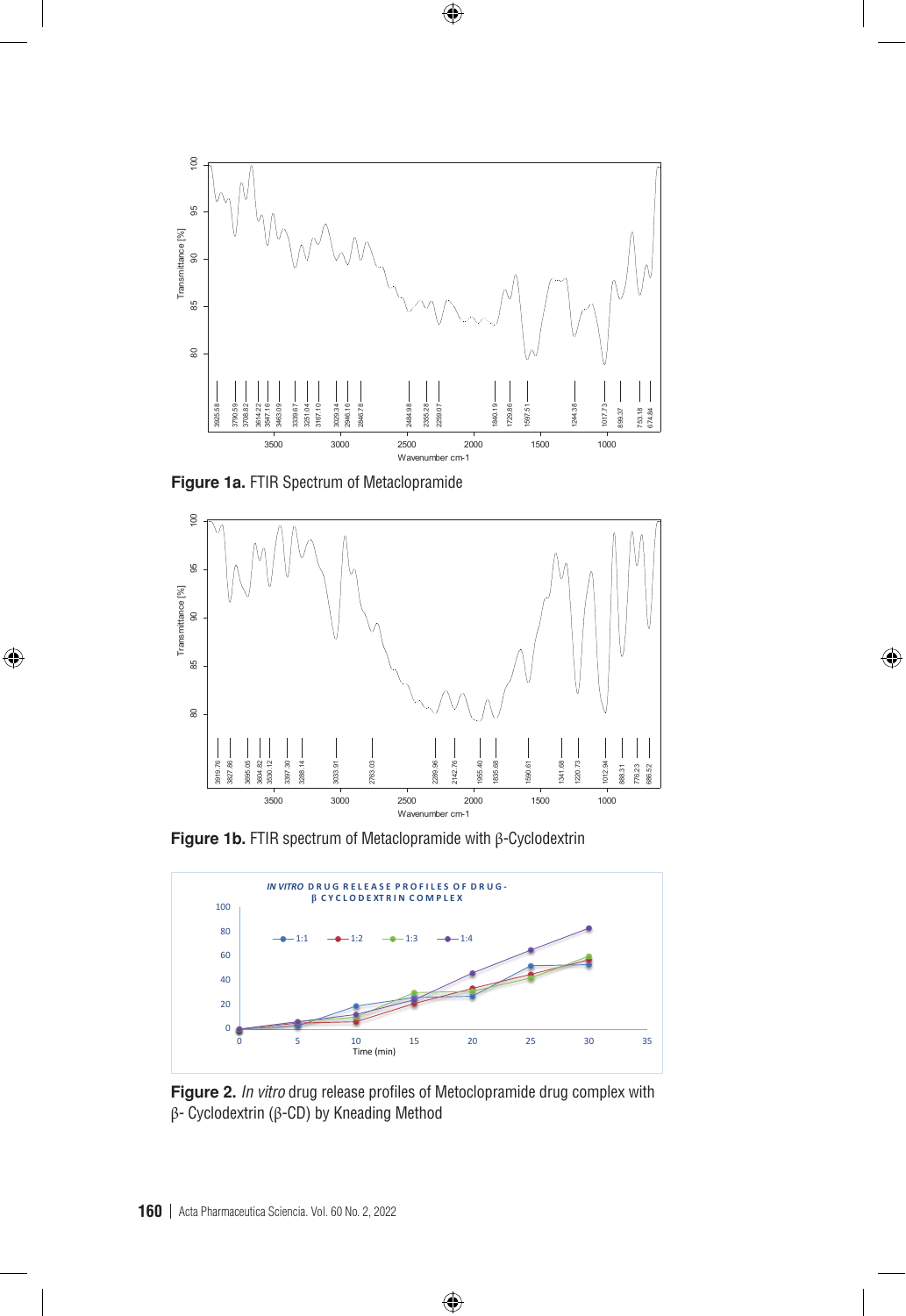#### *Evaluation parameters of sugar spheres:*

⊕

The pellets were tested for bulk density, tapped density, Carr's index, Hauser's ratio, porosity and angle of repose. The angle of repose in F4 to F5 formulations ranges from  $26.5\pm 2.05$  to  $30.11\pm 0.78$  i.e. in the normal limits gives excellent flow ability, pellets are free flowing, and it had been compliance with IP standards. Porosity of all batches ranges from 81.2±3.84 to 96.1±2.26%. The bulk density and tapped density ranges from  $0.38\pm0.04$  to  $0.62\pm0.03$  (g/mL) and  $0.4\pm0.04$  to  $0.76\pm0.06$  (g/mL) respectively, which is in normal range shows good flow ability. Hausner's ratios of all batches were in normal range i.e. 1.04±0.10-1.23±0.09, shows excellent flowing ability. The resulting values shows good flowability as specified in the Table 2. All formulation batches were evaluated for friability testing in triplicates. Formulations F5-F9 shows the friability 0-0.2%, its well, within the limit, however, the friability values greater in F1 to F4 as shown in the Table 3. The results of friability indicated that the pellets formulations were mechanically stable. Disintegration time of all formulations was performed using USP disintegration test apparatus, temperature at  $37\pm$ <sup>o</sup>C using phosphate buffer pH 6.8. Formulated products showing very less disintegrating time, i.e.193-480 seconds. Disintegration is depending abreast on the concentration of disintegrants<sup>31</sup> and when cross carmellose sodium concentration increases the disintegration time was at faster rate, In case of F5 formulation disintegration time was faster, due to sodium starch glycolate concentration was more. Formulations F8 was disintegrated within 193 sec, better disintegration rate when compared to all other formulations. The values of disintegration time were shown in Table 3. Drug loading was found to be 49.2- 93.7%, highest percentage was observed in F8, where cross carmellose sodium high concentration was utilized in the formulation, Cross carmellose sodium having high water uptake and swelling characteristics due to the presence of carboxymethyl sodium substituents<sup>32</sup>. The average particle size was found to be 1.0±0.01 to 1.0±0.02 mm. The scanning microscopy (SEM) analysis is vital for determining the surface morphology, size, and shape. SEM images of the formulated F8 pellets at different magnification were as shown in Figure 3, Surface morphology of pellets studied by SEM, indicated that the pellets were spherical shaped with rigid surface and were discrete, isolated images observed from SEM, predicted that pellets are free flowing, and number of micro porous surface structure was observed.

⊕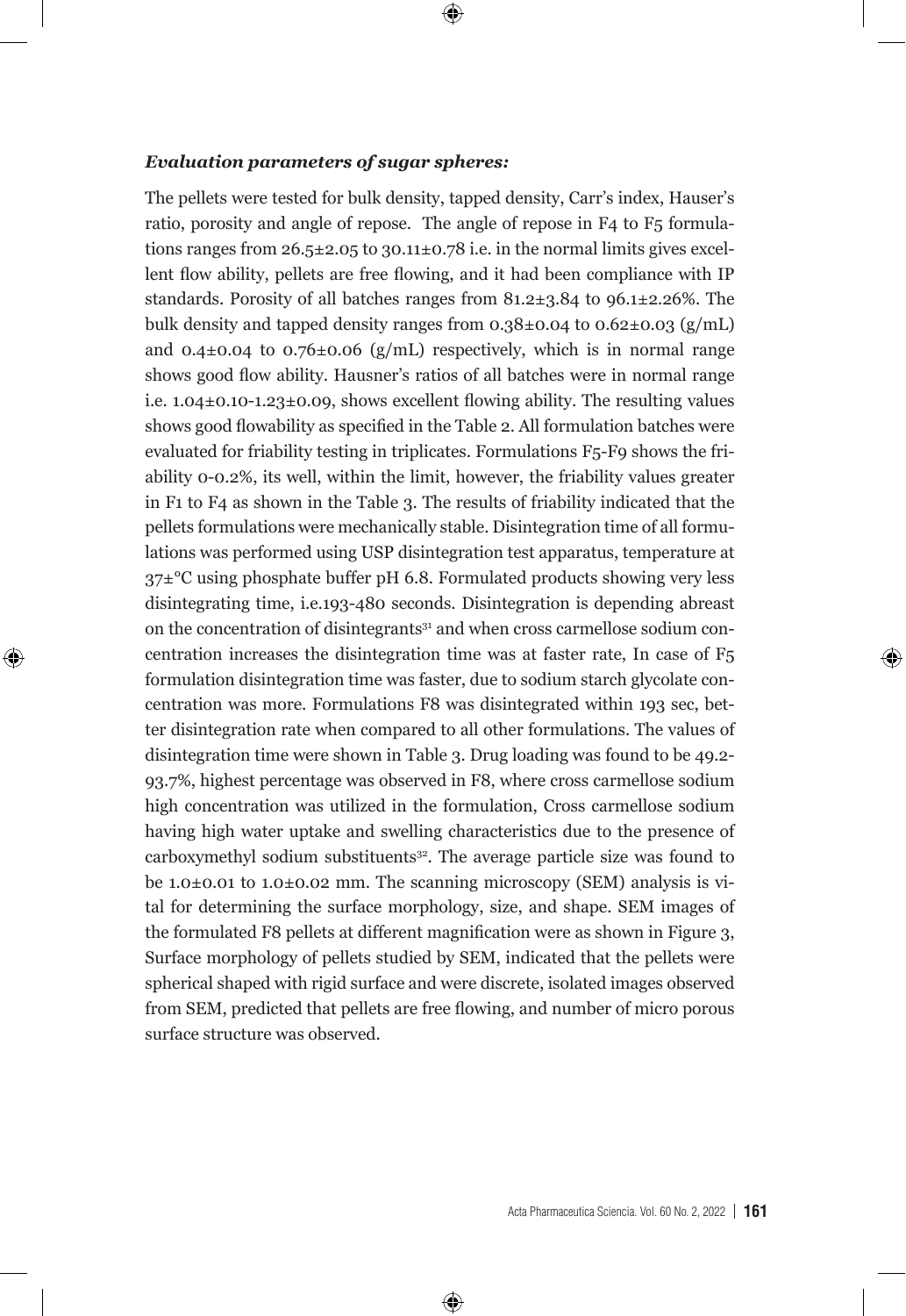| <b>Formulations</b> | Angle of<br>repose $(\mathbf{e})$<br>Mean $\pm$ SD $*$ | <b>Bulk density</b><br>(g/mL)<br>Mean $\pm$ SD $*$ | Tapped<br>density<br>(g/mL)<br>Mean $\pm$ SD $*$ | Hausner's<br>ratio $(\%)$<br>Mean $\pm$ SD $*$ | Porosity (%)<br>Mean $\pm$ SD $*$ |
|---------------------|--------------------------------------------------------|----------------------------------------------------|--------------------------------------------------|------------------------------------------------|-----------------------------------|
| F1                  | $11.3 \pm 1.10$                                        | $0.55 \pm 0.03$                                    | $0.62 \pm 0.10$                                  | $1.12 \pm 0.06$                                | $88.8 \pm 2.80$                   |
| F <sub>2</sub>      | $5.71 \pm 1.73$                                        | $0.38 \pm 0.04$                                    | $0.4 \pm 0.04$                                   | $1.04 \pm 0.10$                                | $96.1 \pm 2.26$                   |
| F3                  | $20.8 \pm 0.98$                                        | $0.58 + 0.10$                                      | $0.66 \pm 0.07$                                  | $1.13 \pm 0.07$                                | $88.2 \pm 2.26$                   |
| F4                  | $26.5 \pm 2.05$                                        | $0.55 \pm 0.06$                                    | $0.62 \pm 0.10$                                  | $1.12 \pm 0.13$                                | $88.8 \pm 1.41$                   |
| F <sub>5</sub>      | $25.6 \pm 2.22$                                        | $0.52 \pm 0.04$                                    | $0.55 \pm 0.05$                                  | $1.05 \pm 0.04$                                | $94.7 \pm 2.81$                   |
| F <sub>6</sub>      | $27.9 \pm 0.69$                                        | $0.55 \pm 0.05$                                    | $0.58 \pm 0.16$                                  | $1.05 \pm 0.17$                                | $94.4 \pm 1.80$                   |
| F7                  | $28.8 \pm 0.83$                                        | $0.52 \pm 0.06$                                    | $0.58 + 0.07$                                    | $1.11 \pm 0.13$                                | $89.4 \pm 5.71$                   |
| F8                  | $30.1 \pm 0.78$                                        | $0.62 \pm 0.03$                                    | $0.76 \pm 0.06$                                  | $1.23 \pm 0.09$                                | $81.2 \pm 3.84$                   |
| F9                  | $28.4 \pm 1.49$                                        | $0.45 \pm 0.09$                                    | $0.5 + 0.06$                                     | $1.10\pm0.09$                                  | $90.9 \pm 1.49$                   |

 $\bigoplus$ 

**Table 2:** Flow properties of pellets

\*n=3 Mean±SD

 $\bigoplus$ 

**Table 3:** Physicochemical parameters for prepared pellets

| <b>Formulation</b><br>code | <b>Avg Particle</b><br>size (mm) | Friability $(%)$<br>$Mean \pm SD^*$ | <b>Disintegration</b><br>time (sec)<br>$Mean \pm SD^*$ | <b>Drug content</b><br>(%) |
|----------------------------|----------------------------------|-------------------------------------|--------------------------------------------------------|----------------------------|
| F1                         | $1.0+0.01$                       | $2.9 + 0.35$                        | $480$ sec +0.40                                        | 49.2                       |
| F <sub>2</sub>             | $1.0+0.02$                       | $1.7 \pm 0.28$                      | 399sec $±0.57$                                         | 58.8                       |
| F <sub>3</sub>             | $1.0{\pm}0.01$                   | $1.2 \pm 0.21$                      | $326$ sec $\pm 0.76$                                   | 78.6                       |
| F4                         | $1.0+0.01$                       | $10.2 + 0.76$                       | 258sec +0.64                                           | 77.2                       |
| F <sub>5</sub>             | $1.0+0.01$                       | $0.1 \pm 0.04$                      | 256 sec $±1.70$                                        | 76.4                       |
| F <sub>6</sub>             | $1.0+0.01$                       | $0 + 0.04$                          | $371$ sec $+0.38$                                      | 83.0                       |
| F7                         | $1.0+0.02$                       | $0.2 \pm 0.17$                      | $247$ sec $+0.36$                                      | 83.1                       |
| F <sub>8</sub>             | $1.0+0.01$                       | $0 + 0.04$                          | $193$ sec $±0.38$                                      | 93.7                       |
| F9                         | $1.0 + 0.01$                     | $0 \pm 0.04$                        | 194sec $±0.48$                                         | 91.6                       |

 $\bigoplus$ 

 $\bigoplus$ 

\*n=3 Mean±SD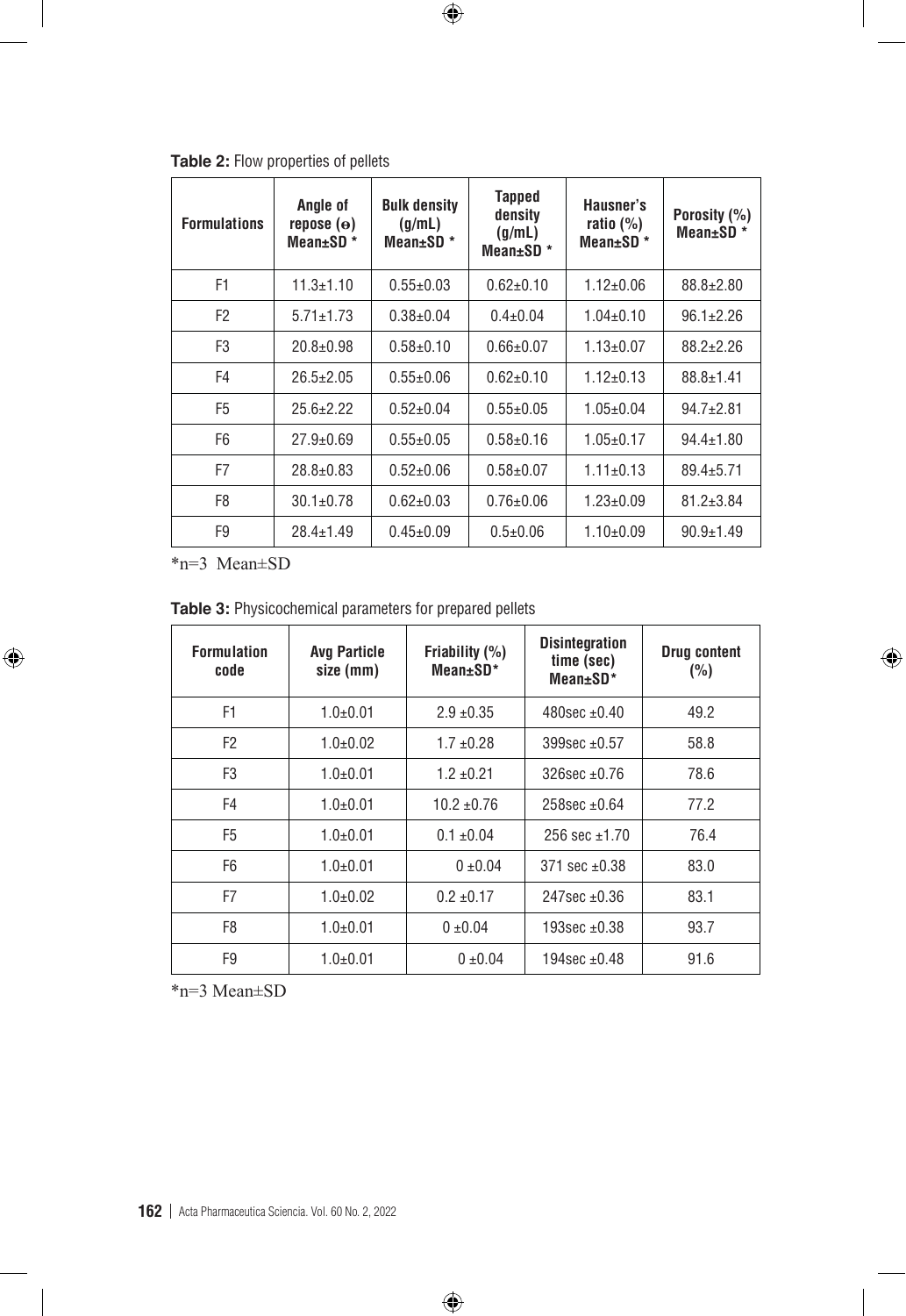

**Figure 3:** SEM Photograph of F8 magnification at 22.00 X & 38.00 X

#### *In vitro drug release* **profiles:**

⊕

*In vitro* drug release study was carried out for 30 min for formulation F1-F9. The amount of drug released at the end of 30 min is varying from 69.77 to 98.13%. The formulations contain 2-8% of sodium starch glycolate and 3-12% of cross carmellose sodium. The results of *in vitro* drug released were found to be lowest 69.77% in F1 formulation, which contained 2% sodium starch glycolate and the highest 98.13% drug released in F8 formulation, which contained 9% cross carmellose sodium. Sodium starch glycolate and Cross carmellose sodium are superdisintegrants which helps in faster disintegration followed by drug release from the pellets. Overall F8 formulation showed the optimum results. The results were as shown in the Figure 4.

#### **INVITRO DRUG RELEASE PROFILES OF F1-F5**



◈

**Figure 4a.** In vitro drug release profiles of F1-F5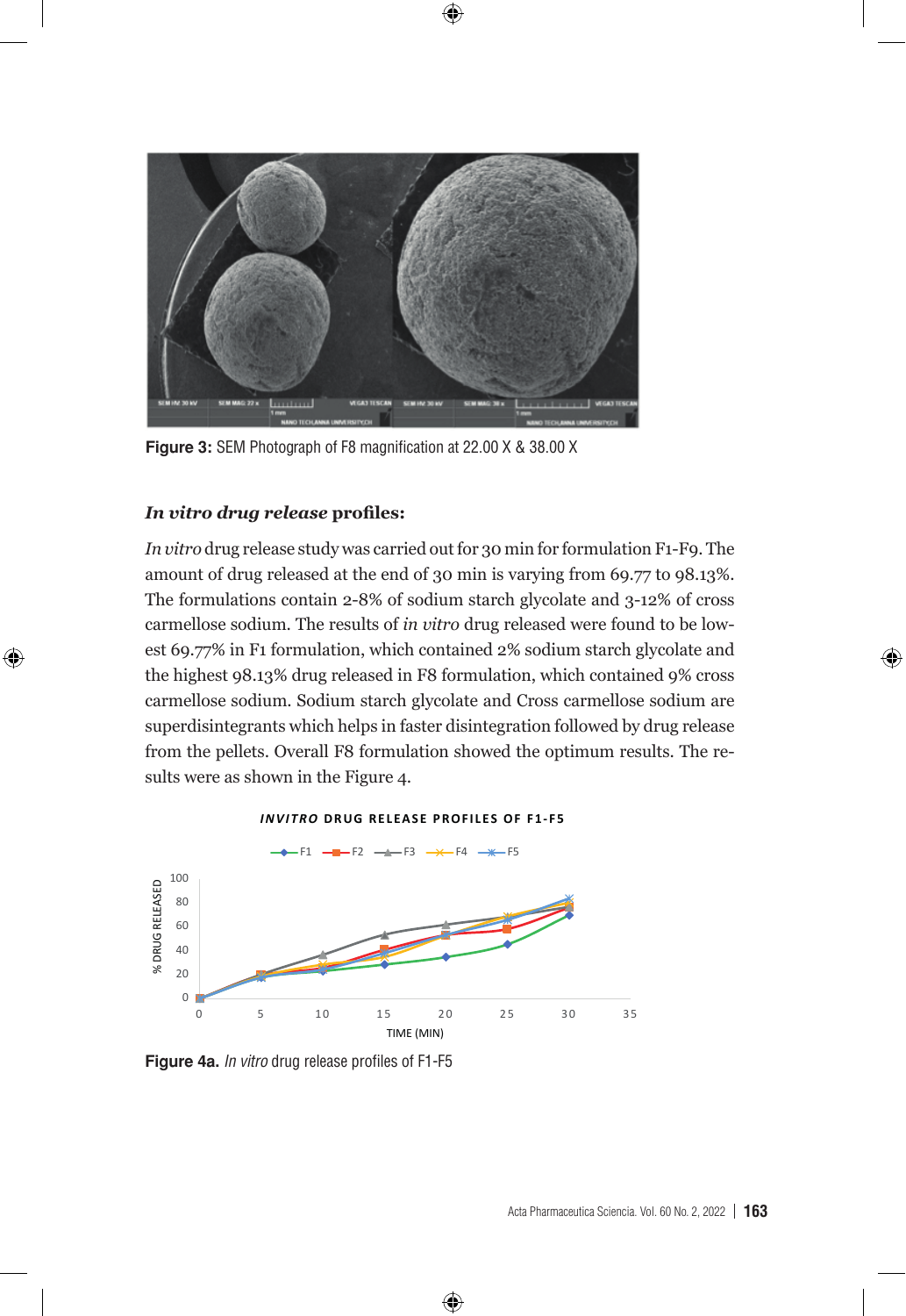**INVITRO DRUG RELEASE profiles of f6-f9** 

 $\downarrow$ 



**Figure 4b.** *In vitro* drug release profiles of F6-F9 **Figure 4b.** In vitro drug release profiles of F6-F9

#### **Anti-emetic studies using rat model:**

⊕

Anti-cancer drug 5-fluorouracil unwanted side effect is severe emesis. According to American Society of Clinical oncology guidelines, 5-Fluorouracil causes acute and chronic emesis. Delayed vomiting occurs after 24 h, it persists for a week. In contrast to rodent species possess an emetic reflex, rat's exhibits pica behavior to stimuli that induce emesis. Nonnutritive substance such as Kaolin is a phenomena of emetic reflux<sup>28</sup>.

From the animal study it was observed that kaolin consumption was apparently enhanced 1st day which indicated that the rats showed the pica behavior, whereas after Metoclopramide administration, initially till 24 h; 2.08±082 g kaolin consumption from the rat group was observed, followed by after 48 h Kaolin consumption was gradually decreases to  $0.82 \pm 0.62$  g, after 72 h still decreases to 0.43±0.72 g as shown in the Table 4.

⊕

In case of Sacharin solution, after 24 h, consumption with blank was  $35.46\pm0.34$ mL, with Control Saccharin solution consumption was 20.26±10.56 mL, followed by with Metoclopramide 28.66±0.65 mL, it was gradually decreased to  $24.63\pm0.86$  mL (\*Mean  $\pm$  SEM n=3/group) after 72 h of study.

On normal feed consumption induced by administration of 5-Flurouracil in rats was studied. With control consumption of feed was 8.19±0.87 g, it was gradually decreased to  $6.63\pm0.96$  g after 72 h of study. On Metaclopramide administration rat group feed consumption on  $1<sup>st</sup>$  day was 9.24±0.45 g was consumed by the rats, followed by on  $3<sup>rd</sup>$  day, gradually food intake was increased to 10.61±0.57 g. By the above observation it was concluded that F8 formulations the antiemetic activity. The results were tabulated in the Table 4-6.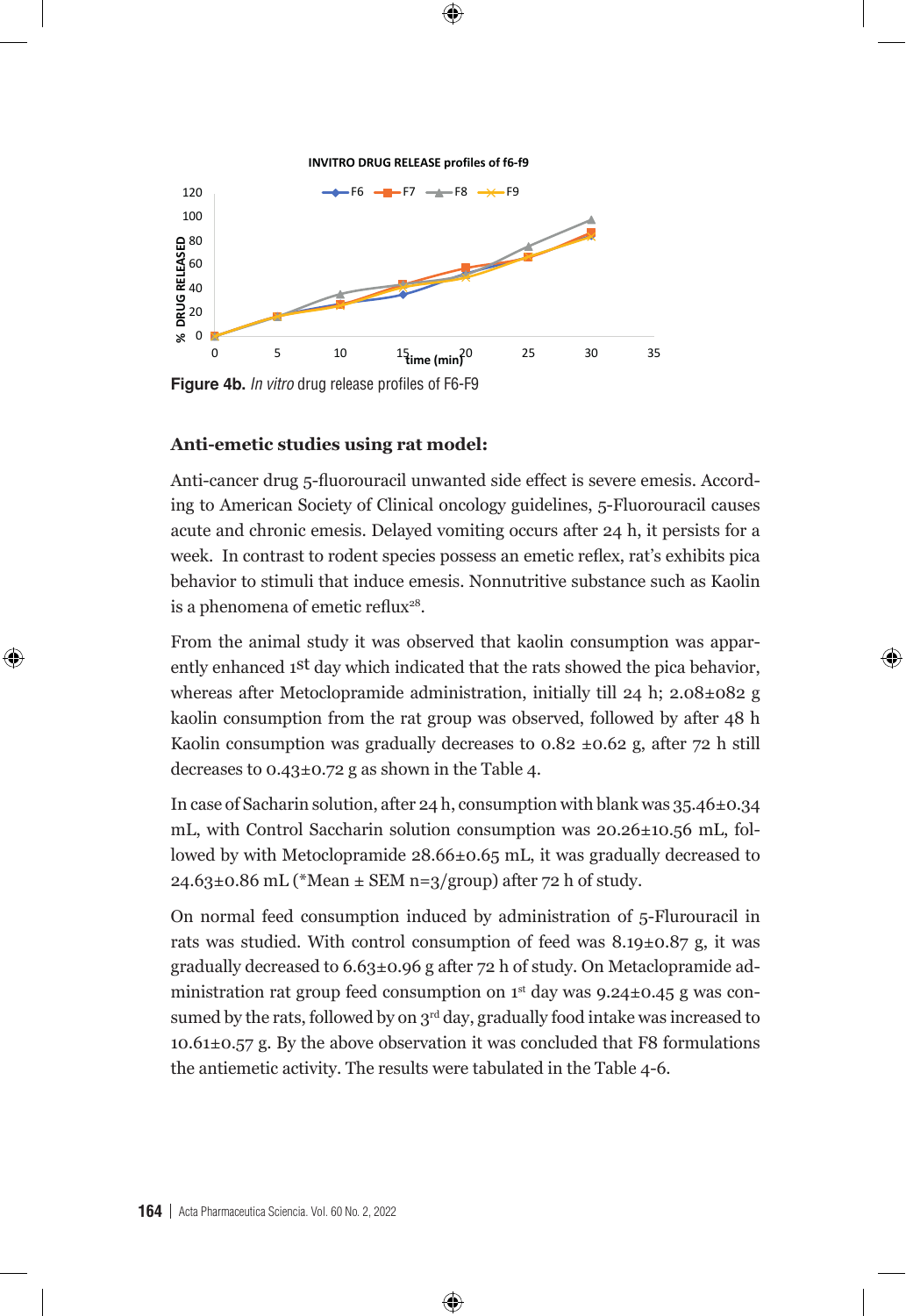| Kaolin consumption (q) |   |                 |                 |                 |  |
|------------------------|---|-----------------|-----------------|-----------------|--|
| Group                  | n | $0-24h$         | 24-48 h         | 48-72 h         |  |
| <b>Blank</b>           | 2 | $0.58 \pm 0.22$ | $0.36 \pm 0.14$ | $0.49 \pm 0.72$ |  |
| Control                | 3 | $3.65 \pm 0.92$ | $0.84 \pm 0.52$ | $0.53 \pm 0.82$ |  |
| Metoclopramide         | 3 | $2.08 \pm 0.82$ | $0.82 + 0.62$   | $0.43 \pm 0.72$ |  |

Table 4. Kaolin consumption induced by administration of 5 fluorouracil in rats

 $*Mean \pm SEM$  (Standard Error Mean)

| Normal feed consumption (q) |                                       |                  |                  |                  |  |
|-----------------------------|---------------------------------------|------------------|------------------|------------------|--|
| Group                       | 48-72 h<br>$0 - 24 h$<br>24-48 h<br>n |                  |                  |                  |  |
| <b>Blank</b>                | 2                                     | $20.61 \pm 0.65$ | $22.48 \pm 0.98$ | $20.33 \pm 0.78$ |  |
| Control                     | 3                                     | $8.19 \pm 0.87$  | $5.76 \pm 0.74$  | $6.63 \pm 0.96$  |  |
| Metoclopramide              | 3                                     | $9.24 \pm 0.45$  | $10.07+0.86$     | $10.61 \pm 0.57$ |  |

\*Mean ± SEM (SEM= Standard Error Mean

#### **Stability studies:**

⊕

The most satisfactory formulation F8 was stored in sealed sachets of aluminum foil. Then the formulation was exposed to  $40\pm5^{\circ}$ C and  $75\%$  RH using stability chamber. At the end of one month sample were evaluated for Disintegration time was found to be 3 mins 33 sec and drug content was found to be 93.9%, which confirmed that there was no much differences between the initial values and the result obtained during stability studies, thus indicating stability of prepared formulation is stable. The results were tabulated in Table 5. The formulation F8 After one month of stability study, there was no considerable changes in *in vitro* drug release studies were observed, and showed a drug release of 97.77 $\pm$ 1.23% (\*n=3 Mean $\pm$  SD). The results were shown in the Table 7 and Figure 5. Formulation F8 shows better % CDR, disintegration time and drug content, so it was selected. We conclude that formulated Metoclopramide loaded sugar spheres F8, had good stability and better oral solubility of drug which enhances the bioavailability of the drug in systemic circulation, so it is suitable paediatric formulation for the treatment of emesis to enhance better absorption of drug through oral route.

⊕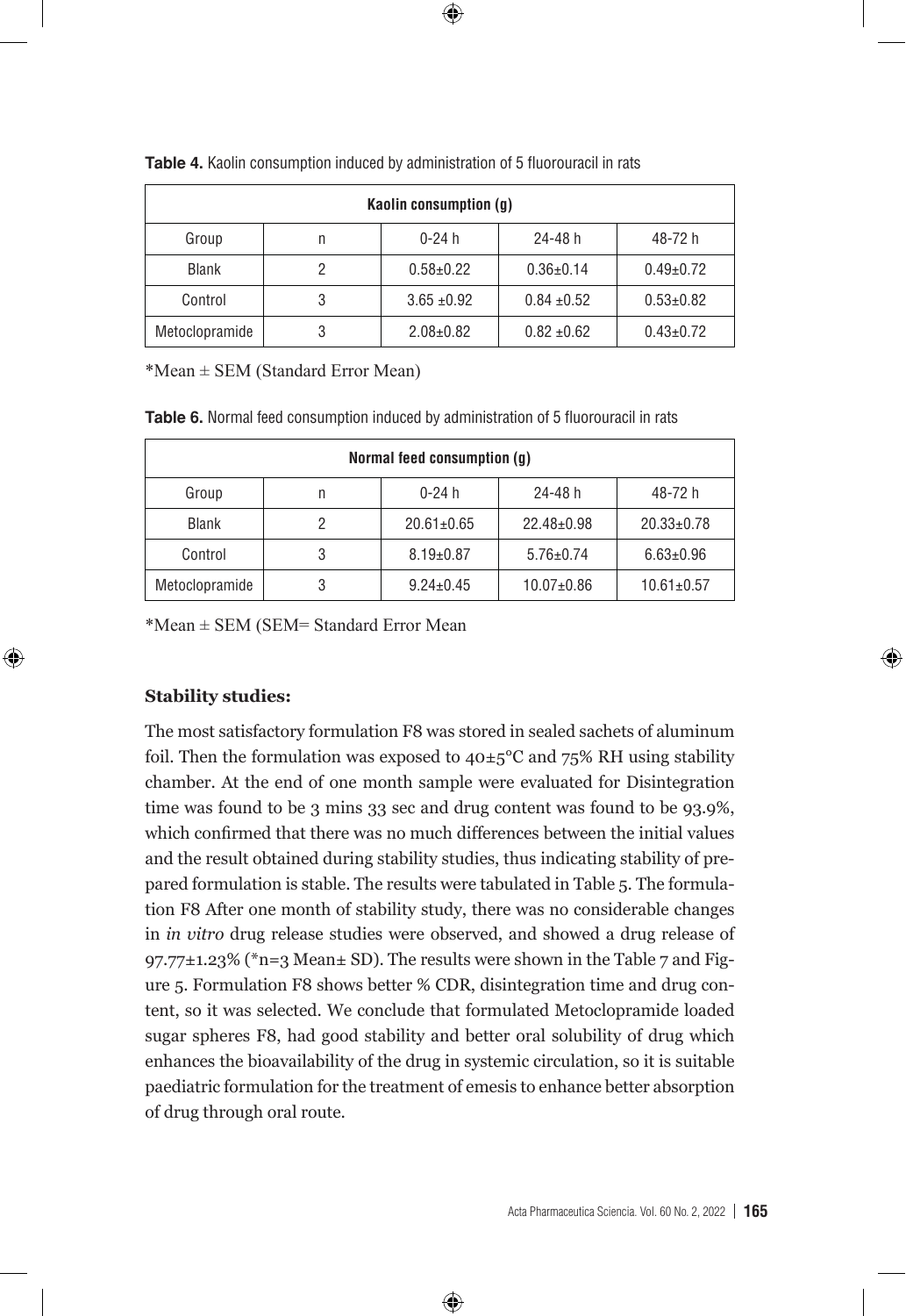| Saccharin solution consumption (ml) |   |                   |                  |                  |  |
|-------------------------------------|---|-------------------|------------------|------------------|--|
| Group                               | n | $0 - 24 h$        | 24-48 h          | 48-72 h          |  |
| Blank                               |   | $35.46 \pm 0.34$  | $34.63 \pm 0.65$ | $31.28 \pm 0.76$ |  |
| Control                             | 3 | $20.26 \pm 10.56$ | $19.32 \pm 0.67$ | $26.98 \pm 0.65$ |  |
| Metoclopramide                      | 3 | $28.66 \pm 0.65$  | $25.57 \pm 0.67$ | $24.63 \pm 0.86$ |  |

**Table 5.** Saccharin solution consumption induced by administration of 5 fluorouracil in rats

 $\bigoplus$ 

\*Mean ± SEM (SEM=Standard Error Mean)

| Table 7. Evaluation parameters of F8 after 1 month of stability study |  |  |  |  |  |
|-----------------------------------------------------------------------|--|--|--|--|--|
|-----------------------------------------------------------------------|--|--|--|--|--|

| Days | <b>Stability condition</b> | <b>Drug content</b><br>(%) | <b>Disintegration</b><br>time (sec)* |
|------|----------------------------|----------------------------|--------------------------------------|
|      | 40±2°C,75±5% RH            | 93.7                       | $193 \pm 0.38$                       |
| 15   | 40±2°C,75±5% RH            | 92.5                       | $183 \pm 0.41$                       |
| 30   | 40±2°C,75±5% RH            | 93.9                       | $213 \pm 0.34$                       |

⊕

\*n=3 Mean± SD

⊕



**Figure 5.** Drug released profiles of F8 formulation after 1 month stability study

#### **DECLARATION OF INTERESTS**

Authors declare no conflict of interest.

#### **ACKNOWLEDGEMENT**

The authors are very much grateful to principal and Acharya & BM Reddy College of Pharmacy for providing the facilities for completing the work.

 $\bigoplus$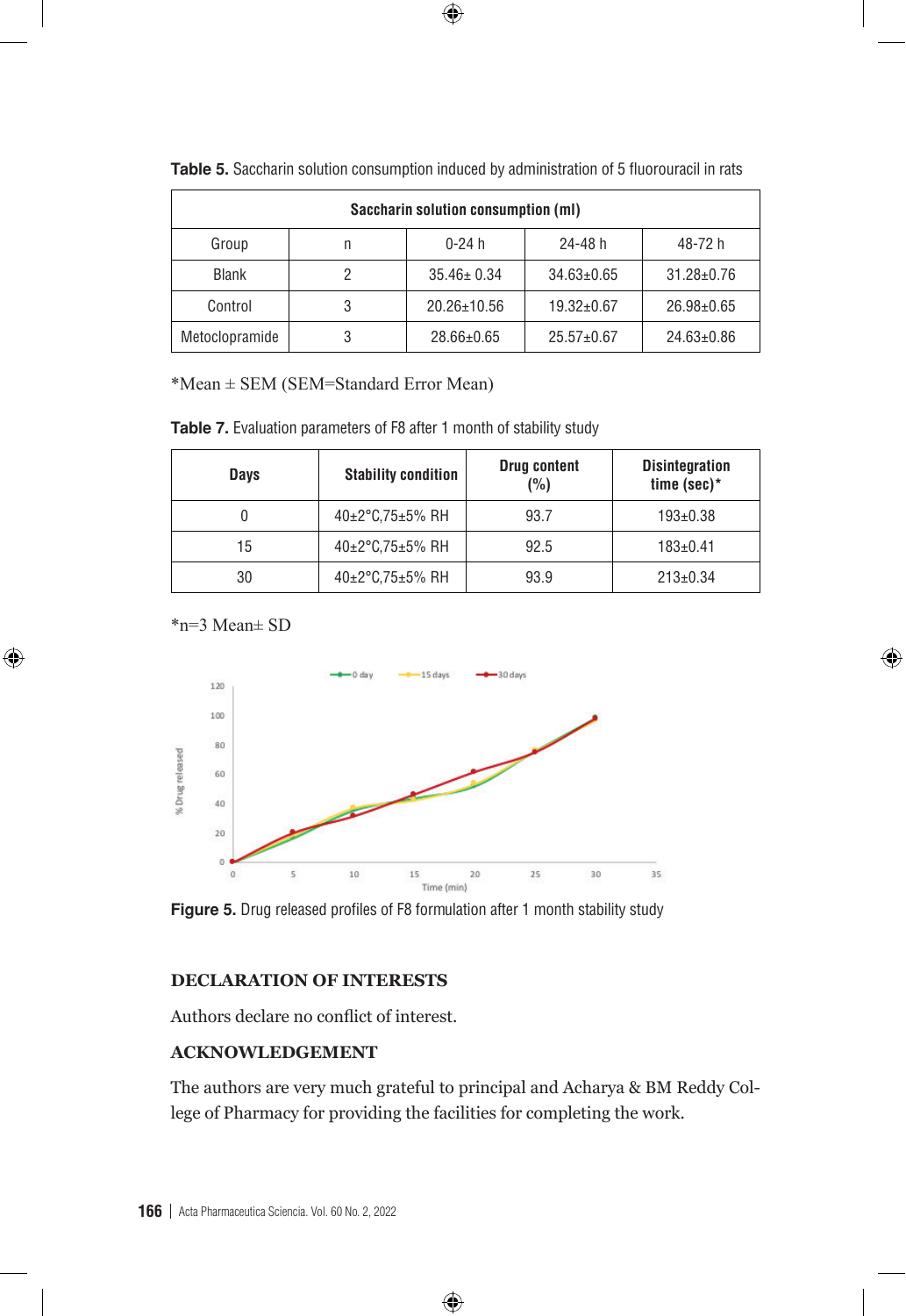#### **REFERENCES**

⊕

1. Worsley A, and Husband A. Nausea and vomiting-Causes and complications. Pharm J, 2007; 14: 185-188.

⊕

2. Satoskar RS, Rege NN, Tripathi RK, Bhandarkar SD. Pharmacol and Pharmacotherapy. Elsevier  $25^{th}$  ed, 2017; 601-3.

3. Strickley RG. Pediatric Oral Formulations: An Updated Review of Commercially Available Pediatric Oral Formulations. J Pharm Sci, 2018; 1-31.

4. Yiew Chien. Novel Drug Delivery System. 2nd ed. USA: *Informa Health care*, 2011.139.

5. Siddiqui NMD, Garg G, Sharma, PK. A Short Review on A Novel Approach in Oral Fast Dissolving Drug Delivery System and Their Patents. *Adva. Biol. Res,* 2011; 5(6): 291-303.

6. Shankar SP, Ganesh PD, Bhanudas SR. Pelletization: a most significant technology in the pharmaceuticals. World J pharm Res, 2014; 3(6): 1972-2003.

7. Ramu S, Ramakrishna G, Balaji M, Rao KK, Reddy SH, Kumar DP. Multiple Unit Drug Delivery System: Pelletization Techniques. American J Adv Drug Delivery, 2013; 1(1):11-21.

8. Mansoori S, Dev A, Gupta S. An overview of pelletization techniques used in multiparticulate drug delivery system. World J Pharm Res, 2017; 6(8): 720-741.

9. Council of Europe. European Pharmacopoeia.  $7<sup>th</sup>$  ed. Strasbourg; 2011. Metoclopramide; p. 2492-3.

10. United States Pharmacopeia 29—National Formulary 24. Metoclopramide Hydrochloride. Rockville, MD: The United States Pharmacopeial Convention Inc. 2006.

11. National Center for Biotechnology Information. PubChem Database. Metoclopramide, CID, 4168.Shirse P, Rao S.K, and Iqbal M.M. Formulation and evaluation of cyclodextrin inclusion complex tablets of water insoluble drug-glimepiride. Int J res pharm chem, 2012; 2(1):222-30.

12. Randale SA, Dabhi CS, Tekade AR, Belgamwar VS, Gattani SG, and Surana SJ. Rapidly Disintegrating Tablets Containing Taste Masked Metoclopramide Hydrochloride Prepared by Extrusion–Precipitation Method. Chem Pharm Bull, 2010; 58(4): 443-48.

13. Rao NGR, Patel T, Gandhi S. Development and evaluation of carbamazepine fast dissolving tablets prepared with a complex by direct compression technique. Asian J of Pharmceu, 2009; 1:97-108.

14. Hou Y, Wangb H, Zhanga X, Zoua M, Chenga G. Study of the mechanism of cationic drug release increase coated with surelease® after curing. Asian J Pharm Sci, 2013; 8:295-02.

15. Pezzini BR, Beringhs AOR, Ferraz HG, Silva MAS, Stulzer HK, and Sonaglio D. Liquisolid Pellets and Liqui-Pellets are not different. *American* Asso Pharmaceu Sci, 2020; 21(72):1-4.

16. Kaur S, Sivasankarana S, Wamboltb E, Jonnalagaddaa S. Determinants of zero-order release kinetics from acetaminophen-layered Suglet® pellets, Wurster-coated with plasticized Aqua coat® ECD (ethyl cellulose dispersion). Int J Pharmceu, 2020; 1-11.

17. Barbosa EJ and Ferraz HG. Gellan gum and polyvinylpyrrolidone (PVP) as binding agents in extrusion/spheronization pellet formulations. Acta Pharm, 2019; 69:99-109.

18. Sonaye VH, Shaikh MRY, Shaikh R. Pelletization Techniques: The Pharma Review. Res.in. Sci and Techno*,* 2019; 6(2): 690-700.

19. Ubgade S, Kilor V, Bahekar V, Ittadwar, A. Formulation Development of Immediate Release Pellets of Tadalafil: Solidification Approach For Nano suspension. Int J Appl pharm, 2019; 11(4): 124-131.

⊕